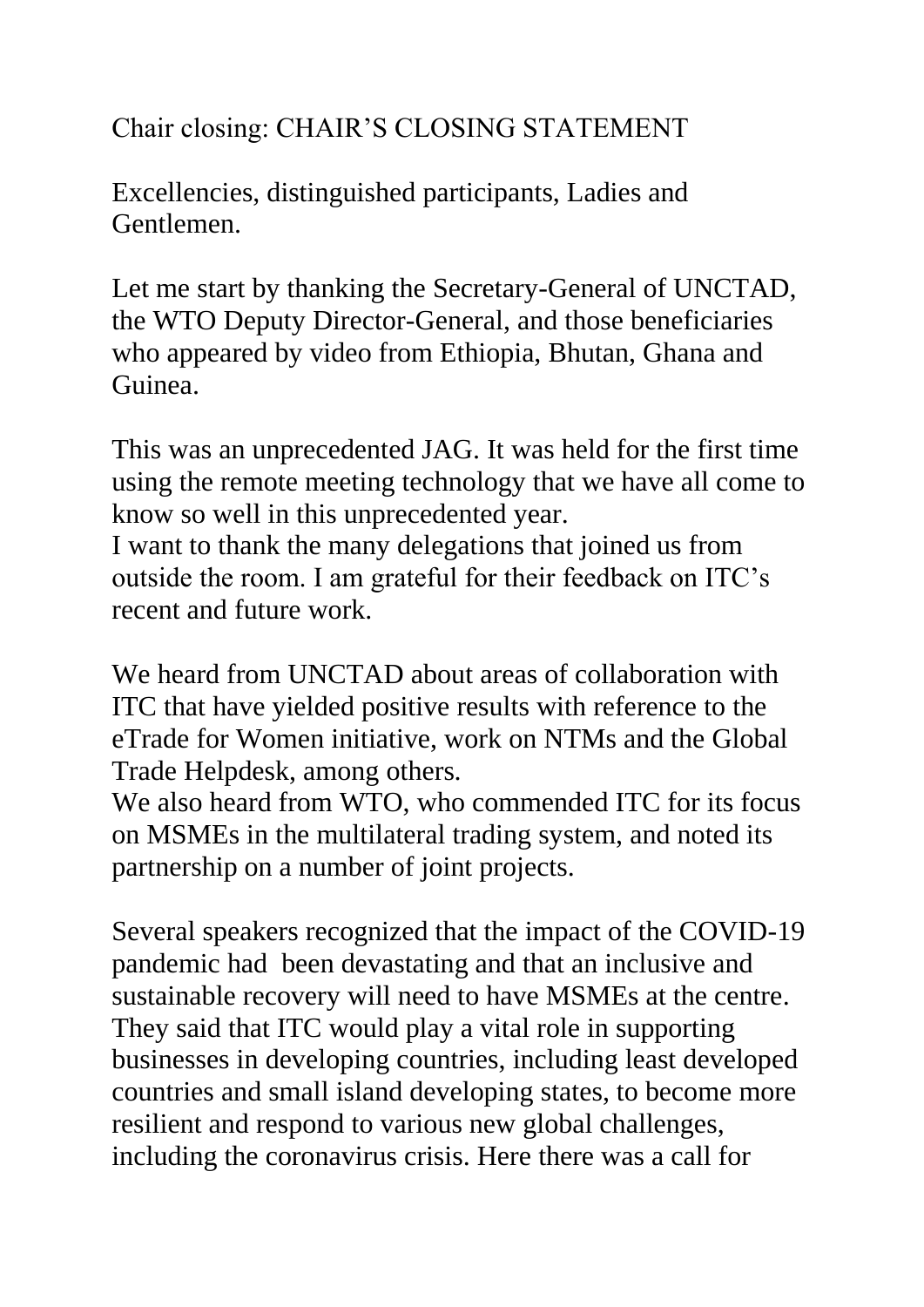enhanced cooperation amongst all agencies and actors to have greater impact on ground particularly in the covid context.

Several speakers noted the agility and innovative response of ITC during the pandemic period, and praised its "build back boldly" approach.

Speakers commended ITC on its focus on digital means of trade, including support for virtual trade fairs, and ecommerce. A number of speakers recommended that ITC expand and enhance this focus.

A number of speakers looked forward to engaging on ITC's new strategic plan and welcomed the addition of SDG 13 on climate change to its portfolio of indicators, ITC's new 'Green to Compete' strategy and the greater focus on small island developing states.

ITC's efforts to boost women's economic empowerment through its SheTrades programme, including SheTrades Commonwealth, local chapters and SheTrades Outlook, were noted in several interventions.

Many speakers appreciated ITC's efforts to support youth entrepreneurship in developing countries.

Several speakers praised ITC's work on export development, diversification and connecting MSMEs to global value chains.

Several speakers hailed ITC's work at sector level in several regions, including textiles, agriculture and tourism. They also noted ITC's efforts to promote South-South trade.